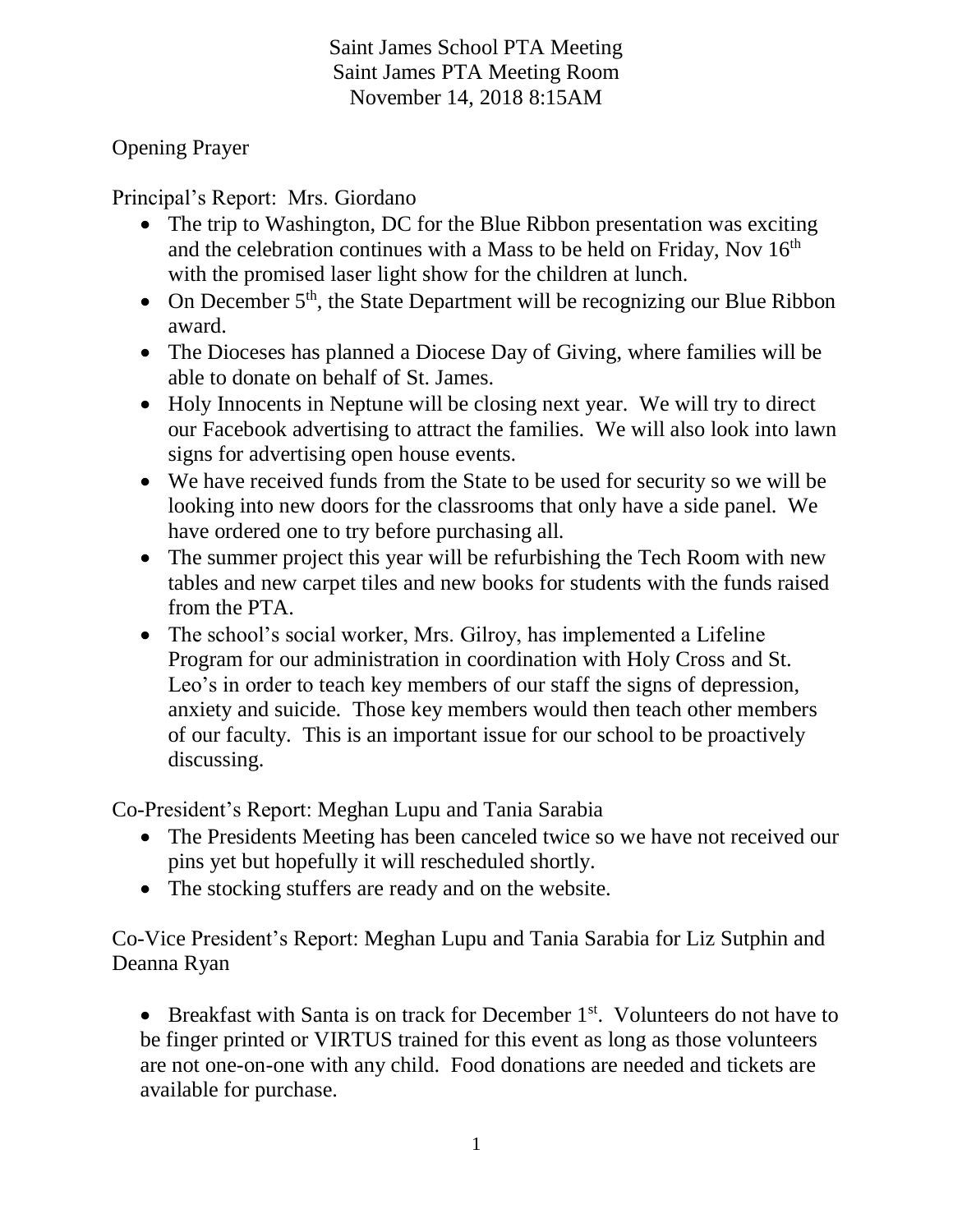• The next Mom's Club event will be on Wednesday, December  $12<sup>th</sup>$  at Pinot's Palette in Red Bank.

• Also looking into an evening at the Cos Bar with a percentage to give back to SJES.

Treasurer's Report: Meghan Lupu for Jennifer Schimpf

• Jennifer will report when they get back from vacation

Recording Secretary's Report: Anita Esser

- Meeting notes from October were approved by Tania Sarabia.
- Attendance sheet was passed around.

Corresponding Secretary's Report: Marisa Saliga

 A Get Well basket from Harry & David's was sent to Ms. Costello as she recovers.

 A Congratulations card was sent to Mrs. Signoriello who became a grandmother.

Marketing Report: Meghan Lupu for Molly Cimini

- Tuesday, November  $27<sup>th</sup>$  is the next Open House. A budget of \$35 was approved for Facebook advertising.
- Unfortunately, Trunk or Treat was canceled due to the weather but the food went to the middle school dance and also sold in the lunchroom. It is not possible to have a rain date for Trunk or Treat due to the sharing of the parking lot between the church and the high school. Any gift cards received will be used for Ladies Night Out.

Hospitality Committee Report: Alina Fotache

- The next bagel day is November  $15<sup>th</sup>$ .
- A \$300 budget for December was approved by Meghan Lupu and Tania Sarabia.

Technology Report: Meghan Lupu for Susan Marino and Maria Rimmele

- Progressive Raffle tickets have been sent out to all families. This event will count 50 cents on the dollar towards the PTA commitment fee for those families who opted to fundraise.
- The MySchool Anywhere App has been updated and is up and running as an online directory for families.

Spirituality Report: Meghan Lupu for Danielle Robbins and Jennifer Marlin

- The Ronald McDonald House volunteer event was successful.
- A soup kitchen volunteer event is being scheduled for Mid-January.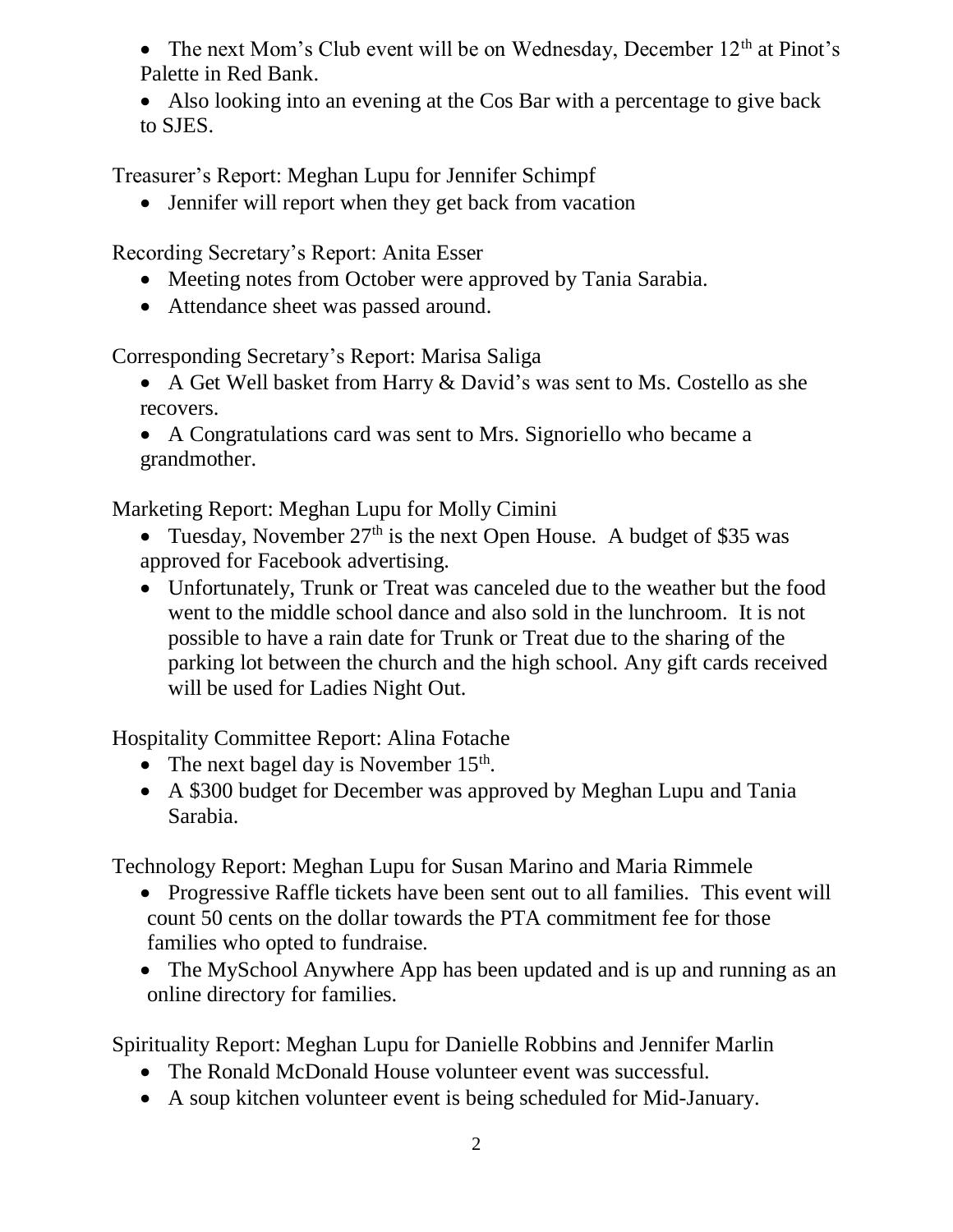$\bullet$  Box tops were collected and counted with the next collection for March  $1<sup>st</sup>$ .

## PTA Family Commitment: Gina Rahim

 The Kidstuff book fundraiser is being finalized. Each teacher will receive a complimentary book.

 Family commitment is a huge yearlong project. It was recommended for next year to have a minimum of 2 project leaders. In addition, next year, the registration packets will include payments for the commitment instead of the September 15<sup>th</sup> deadline. Most families do not remember to send in the commitment fee by this date.

SJAA Report: Laura Shroba

- Basketball season starts today.
- $\bullet$  Biddy Basketball will be extended to Dec  $7<sup>th</sup>$ .
- Cheer has also started the girls have new uniforms this year.
- The 5K is scheduled for  $5/18/19$ .

Royals Report: Meghan Lupu for Travis Sutphin

- Next meeting is November 29<sup>th</sup> 7:30pm at Frederico's in Shrewsbury.
- Royals members will be helping with setting up and clean up for Breakfast with Santa.
- January  $25<sup>th</sup>$  is the Basketball Blowout.
- The Polar Plunge is scheduled for January  $27<sup>th</sup>$ .

Fundraising & Special Events: Ali Farro, Rob Lowe, Allie Morrison, Stephanie Christiano, Bridget Manfredi & Megan Lupo for Dana Franznik

- The Book Fair is scheduled for the week of November  $26-30<sup>th</sup>$  from  $9:30-$ 1:00 concluding on December  $1<sup>st</sup>$  at Breakfast with Santa. Online volunteer sign-ups have been posted.
- The Vineyard Vines shirts were delivered with the back-ordered youth size shirts to be delivered in December hopefully before Christmas.
- Jen Heaton has implemented a limited 2-week run of an online apparel store selling St. James apparel. The link will be live November  $19<sup>th</sup>$ . The next opportunity will be in the spring to coincide with spring sports.
- Poinsettia sales has finished, plants will arrive on 11/29 and will need to be unloaded into the school.

Open Discussion:

- The middle school October dance was very successful and fun.
- Catholic School week is the end of January. It was discussed changing the Teacher Luncheon event to this week to culminate the celebrations on Friday with the teachers.